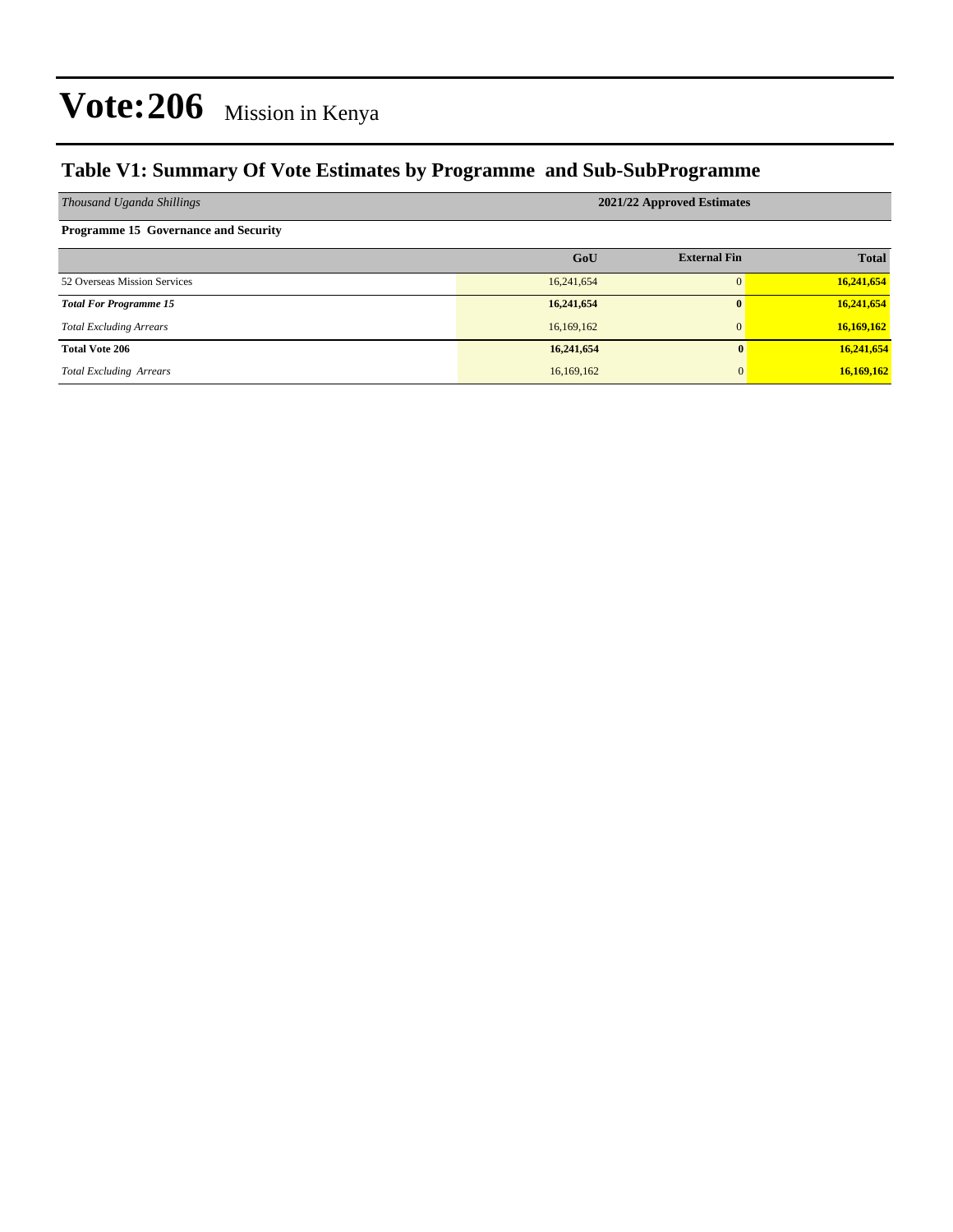### **Table V2: Summary Of Vote Estimates by Sub-SubProgramme,Department and Project**

| Thousand Uganda Shillings                                                 | 2020/21 Approved Budget<br>2021/22 Approved Estimates |                     |                  |              |             |                               |              |
|---------------------------------------------------------------------------|-------------------------------------------------------|---------------------|------------------|--------------|-------------|-------------------------------|--------------|
| <b>Sub-SubProgramme 52 Overseas Mission Services</b>                      |                                                       |                     |                  |              |             |                               |              |
| <b>Recurrent Budget Estimates</b>                                         | <b>Wage</b>                                           | <b>Non-Wage</b>     | <b>AIA</b>       | <b>Total</b> | <b>Wage</b> | <b>Non-Wage</b>               | <b>Total</b> |
| 01 Headquarters Nairobi                                                   | 339,136                                               | 3,054,256           | $\boldsymbol{0}$ | 3,393,393    | 339,136     | 4,426,748                     | 4,765,885    |
| <b>Total Recurrent Budget Estimates for Sub-</b><br><b>SubProgramme</b>   | 339,136                                               | 3,054,256           | $\bf{0}$         | 3,393,393    | 339,136     | 4,426,748                     | 4,765,885    |
| Development Budget Estimates                                              | <b>GoU Dev't</b>                                      | <b>External Fin</b> | <b>AIA</b>       | <b>Total</b> |             | <b>GoU Dev't External Fin</b> | <b>Total</b> |
| 0892 Strengthening Mission in Kenya                                       | 33,000                                                | $\mathbf{0}$        | $\mathbf{0}$     | 33,000       | $\Omega$    | $\mathbf{0}$                  | $\mathbf{0}$ |
| 1731 Retooling of Mission in Nairobi - Kenya                              | $\mathbf{0}$                                          | $\mathbf{0}$        | $\mathbf{0}$     | $\bf{0}$     | 11,475,770  | $\mathbf{0}$                  | 11,475,770   |
| <b>Total Development Budget Estimates for Sub-</b><br><b>SubProgramme</b> | 33,000                                                | $\bf{0}$            | $\bf{0}$         | 33,000       | 11,475,770  | $\bf{0}$                      | 11,475,770   |
|                                                                           | GoU                                                   | <b>External Fin</b> | <b>AIA</b>       | <b>Total</b> | GoU         | <b>External Fin</b>           | <b>Total</b> |
| <b>Total For Sub-SubProgramme 52</b>                                      | 3,426,393                                             | $\bf{0}$            | $\bf{0}$         | 3,426,393    | 16,241,654  | $\bf{0}$                      | 16,241,654   |
| <b>Total Excluding Arrears</b>                                            | 3,426,393                                             | $\mathbf{0}$        | $\mathbf{0}$     | 3,426,393    | 16,169,162  | $\overline{0}$                | 16,169,162   |
| <b>Total Vote 206</b>                                                     | 3,426,393                                             | $\bf{0}$            | $\bf{0}$         | 3,426,393    | 16,241,654  | $\bf{0}$                      | 16,241,654   |
| <b>Total Excluding Arrears</b>                                            | 3,426,393                                             | $\mathbf{0}$        | $\overline{0}$   | 3,426,393    | 16,169,162  | $\mathbf{0}$                  | 16,169,162   |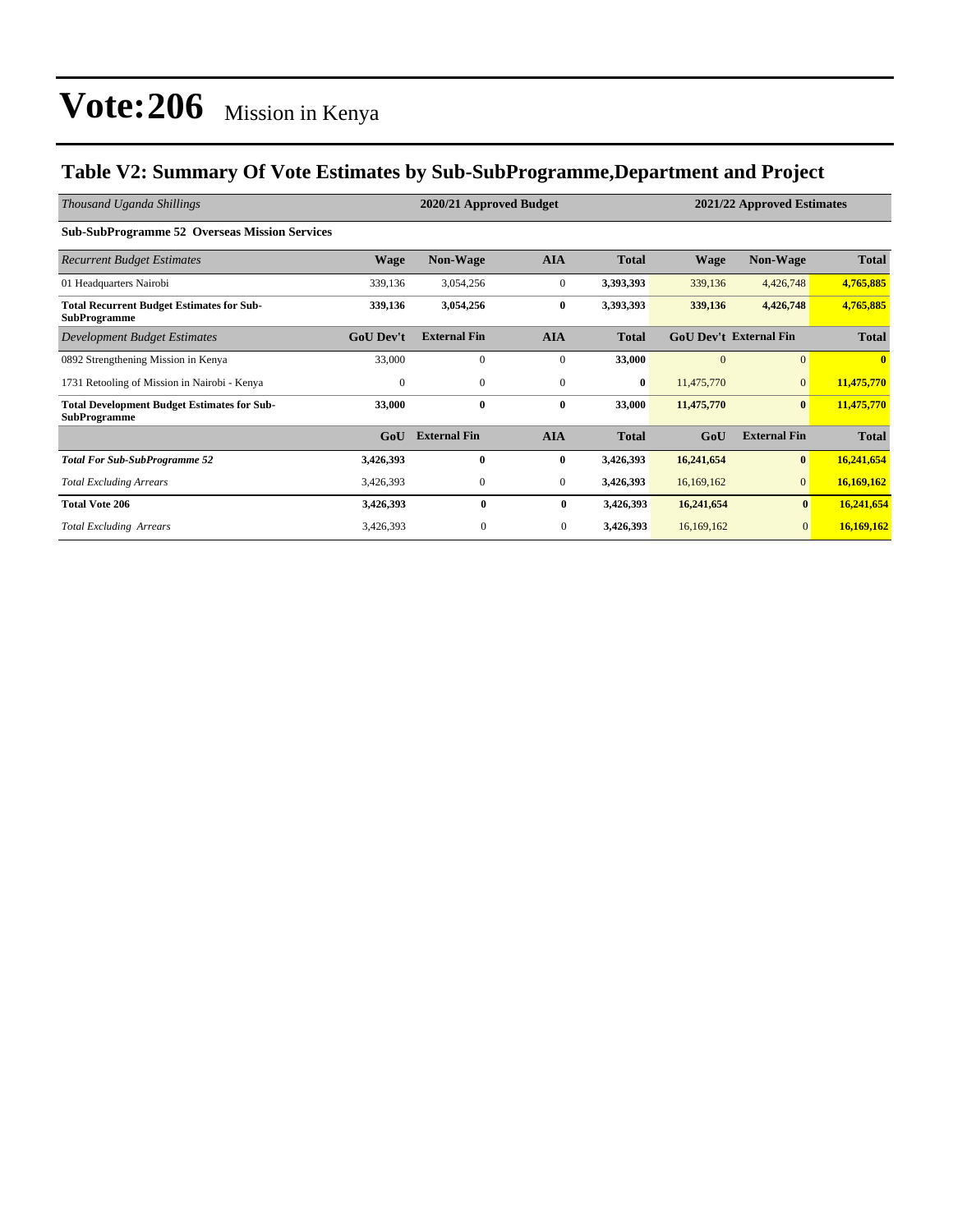### **Table V3: Summary Vote Estimates by Item**

| Thousand Uganda Shillings                                 |           | 2020/21 Approved Budget |                  | 2021/22 Approved Estimates |            |                     |              |
|-----------------------------------------------------------|-----------|-------------------------|------------------|----------------------------|------------|---------------------|--------------|
|                                                           | GoU       | <b>External Fin</b>     | AIA              | <b>Total</b>               | GoU        | <b>External Fin</b> | <b>Total</b> |
| <b>Employees, Goods and Services (Outputs Provided)</b>   | 3,393,393 | $\bf{0}$                | $\bf{0}$         | 3,393,393                  | 4,693,393  | $\bf{0}$            | 4,693,393    |
| 211103 Allowances (Inc. Casuals, Temporary)               | 1,204,519 | $\bf{0}$                | $\bf{0}$         | 1,204,519                  | 1,783,454  | $\bf{0}$            | 1,783,454    |
| 211105 Missions staff salaries                            | 339,136   | 0                       | $\bf{0}$         | 339,136                    | 339,136    | $\bf{0}$            | 339,136      |
| 212201 Social Security Contributions                      | 20,979    | $\bf{0}$                | $\bf{0}$         | 20,979                     | 43,092     | $\bf{0}$            | 43,092       |
| 213001 Medical expenses (To employees)                    | 267,184   | 0                       | $\bf{0}$         | 267,184                    | 267,184    | $\bf{0}$            | 267,184      |
| 221001 Advertising and Public Relations                   | 35,744    | $\bf{0}$                | $\bf{0}$         | 35,744                     | 45,744     | $\bf{0}$            | 45,744       |
| 221002 Workshops and Seminars                             | 104,862   | $\bf{0}$                | $\bf{0}$         | 104,862                    | 378,570    | $\bf{0}$            | 378,570      |
| 221007 Books, Periodicals & Newspapers                    | 41,382    | 0                       | $\bf{0}$         | 41,382                     | 51,382     | $\bf{0}$            | 51,382       |
| 221009 Welfare and Entertainment                          | 149,240   | 0                       | $\bf{0}$         | 149,240                    | 183,304    | $\bf{0}$            | 183,304      |
| 221011 Printing, Stationery, Photocopying and Binding     | 37,880    | 0                       | $\bf{0}$         | 37,880                     | 43,880     | $\bf{0}$            | 43,880       |
| 221012 Small Office Equipment                             | 31,690    | $\bf{0}$                | $\bf{0}$         | 31,690                     | 21,690     | $\bf{0}$            | 21,690       |
| 222001 Telecommunications                                 | 36,092    | $\bf{0}$                | $\bf{0}$         | 36,092                     | 46,092     | $\bf{0}$            | 46,092       |
| 222003 Information and communications technology<br>(ICT) | 10,704    | 0                       | $\bf{0}$         | 10,704                     | 30,704     | $\bf{0}$            | 30,704       |
| 223001 Property Expenses                                  | 24,693    | $\bf{0}$                | $\bf{0}$         | 24,693                     | 24,693     | $\bf{0}$            | 24,693       |
| 223003 Rent – (Produced Assets) to private entities       | 389,689   | $\bf{0}$                | $\bf{0}$         | 389,689                    | 499,689    | $\bf{0}$            | 499,689      |
| 223004 Guard and Security services                        | 170,636   | 0                       | $\bf{0}$         | 170,636                    | 170,636    | $\bf{0}$            | 170,636      |
| 223005 Electricity                                        | 38,619    | 0                       | $\bf{0}$         | 38,619                     | 28,619     | $\bf{0}$            | 28,619       |
| 223006 Water                                              | 12,699    | $\bf{0}$                | $\bf{0}$         | 12,699                     | 12,699     | $\bf{0}$            | 12,699       |
| 226001 Insurances                                         | 42,272    | 0                       | $\bf{0}$         | 42,272                     | 42,272     | $\bf{0}$            | 42,272       |
| 227001 Travel inland                                      | 92,309    | $\bf{0}$                | $\bf{0}$         | 92,309                     | 166,810    | $\bf{0}$            | 166,810      |
| 227002 Travel abroad                                      | 102,286   | 0                       | $\bf{0}$         | 102,286                    | 242,587    | $\bf{0}$            | 242,587      |
| 227003 Carriage, Haulage, Freight and transport hire      | 73,617    | 0                       | $\bf{0}$         | 73,617                     | 116,107    | $\bf{0}$            | 116,107      |
| 227004 Fuel, Lubricants and Oils                          | 32,058    | $\bf{0}$                | $\bf{0}$         | 32,058                     | 32,058     | $\bf{0}$            | 32,058       |
| 228001 Maintenance - Civil                                | 75,000    | 0                       | $\bf{0}$         | 75,000                     | 75,000     | $\bf{0}$            | 75,000       |
| 228002 Maintenance - Vehicles                             | 60,104    | $\bf{0}$                | $\bf{0}$         | 60,104                     | 47,991     | $\bf{0}$            | 47,991       |
| <b>Investment</b> (Capital Purchases)                     | 33,000    | $\bf{0}$                | $\bf{0}$         | 33,000                     | 11,475,770 | $\bf{0}$            | 11,475,770   |
| 312101 Non-Residential Buildings                          | $\bf{0}$  | $\bf{0}$                | $\bf{0}$         | $\boldsymbol{0}$           | 10,850,000 | $\bf{0}$            | 10,850,000   |
| 312102 Residential Buildings                              | $\bf{0}$  | $\bf{0}$                | $\bf{0}$         | 0                          | 350,850    | $\bf{0}$            | 350,850      |
| 312202 Machinery and Equipment                            | 33,000    | $\bf{0}$                | $\bf{0}$         | 33,000                     | 33,000     | $\bf{0}$            | 33,000       |
| 312203 Furniture & Fixtures                               | $\bf{0}$  | $\bf{0}$                | $\bf{0}$         | $\boldsymbol{0}$           | 241,920    | $\bf{0}$            | 241,920      |
| <b>Arrears</b>                                            | $\bf{0}$  | $\bf{0}$                | $\bf{0}$         | $\bf{0}$                   | 72,492     | $\bf{0}$            | 72,492       |
| 321605 Domestic arrears (Budgeting)                       | $\bf{0}$  | $\bf{0}$                | $\bf{0}$         | 0                          | 72,492     | $\bf{0}$            | 72,492       |
| <b>Grand Total Vote 206</b>                               | 3,426,393 | $\pmb{0}$               | $\bf{0}$         | 3,426,393                  | 16,241,654 | $\pmb{0}$           | 16,241,654   |
| <b>Total Excluding Arrears</b>                            | 3,426,393 | $\boldsymbol{0}$        | $\boldsymbol{0}$ | 3,426,393                  | 16,169,162 | $\mathbf{0}$        | 16,169,162   |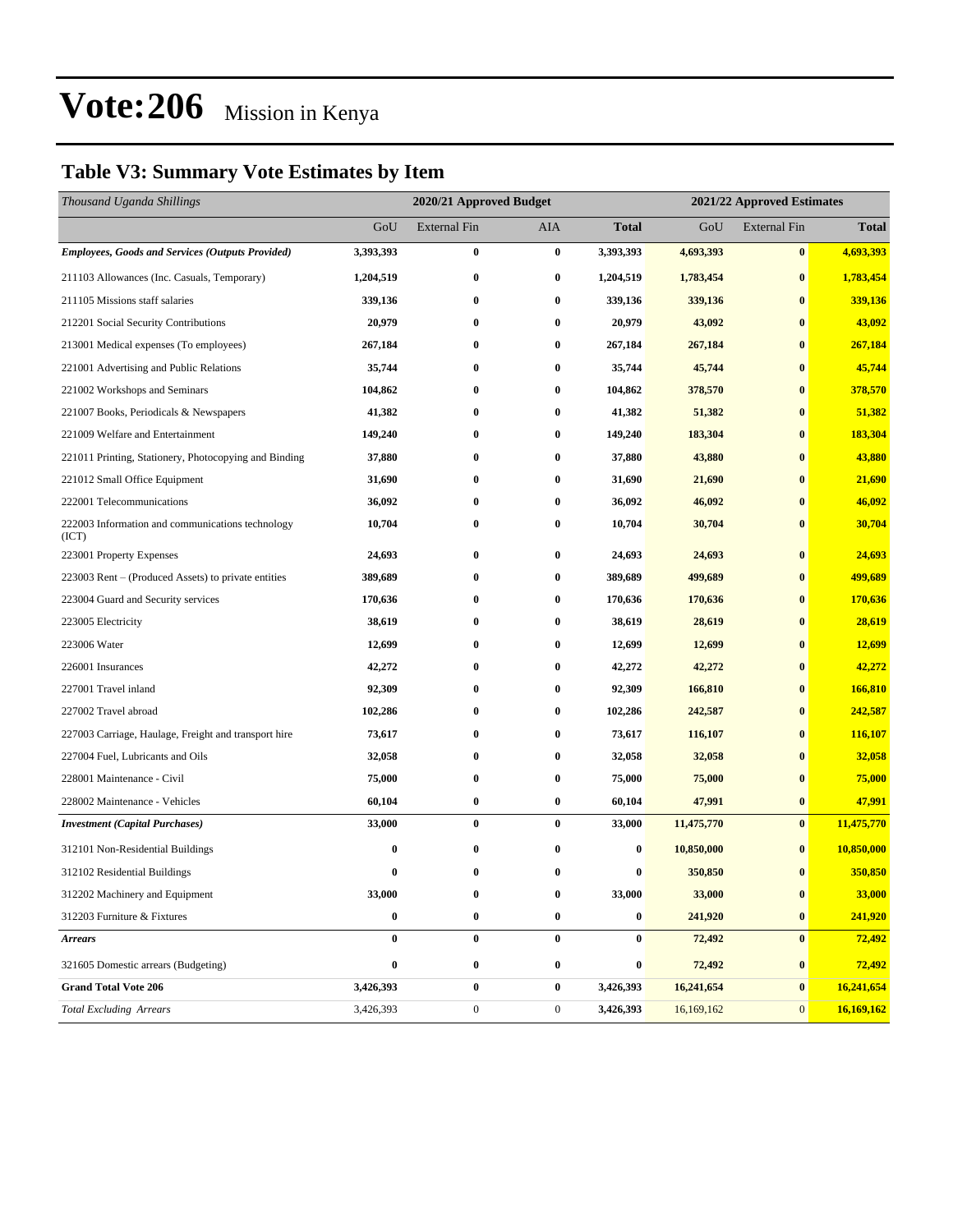#### **Table V4: Detailed Estimates by Sub-SubProgramme, Department,Project and Budget Output and Item**

#### *Sub-SubProgrammme 52 Overseas Mission Services*

*Recurrent Budget Estimates*

#### **Department 01 Headquarters Nairobi**

| Thousand Uganda Shillings                              |                  | 2020/21 Approved Budget |                  | 2021/22 Approved Estimates |                  |              |              |
|--------------------------------------------------------|------------------|-------------------------|------------------|----------------------------|------------------|--------------|--------------|
| <b>Outputs Provided</b>                                | Wage             | Non Wage                | <b>AIA</b>       | <b>Total</b>               | Wage             | Non Wage     | <b>Total</b> |
| <b>Budget Output 165201 Cooperation frameworks</b>     |                  |                         |                  |                            |                  |              |              |
| 211103 Allowances (Inc. Casuals, Temporary)            | $\boldsymbol{0}$ | 1,164,519               | $\boldsymbol{0}$ | 1,164,519                  | $\mathbf{0}$     | 1,340,454    | 1,340,454    |
| 211105 Missions staff salaries                         | 339,136          | $\boldsymbol{0}$        | $\boldsymbol{0}$ | 339,136                    | 339,136          | $\mathbf{0}$ | 339,136      |
| 212201 Social Security Contributions                   | $\boldsymbol{0}$ | 20,979                  | $\boldsymbol{0}$ | 20,979                     | $\boldsymbol{0}$ | 43,092       | 43,092       |
| 213001 Medical expenses (To employees)                 | $\boldsymbol{0}$ | 267,184                 | $\boldsymbol{0}$ | 267,184                    | $\boldsymbol{0}$ | 267,184      | 267,184      |
| 221002 Workshops and Seminars                          | $\boldsymbol{0}$ | 30,000                  | $\boldsymbol{0}$ | 30,000                     | $\boldsymbol{0}$ | 110,000      | 110,000      |
| 221007 Books, Periodicals & Newspapers                 | $\boldsymbol{0}$ | 29,382                  | $\boldsymbol{0}$ | 29,382                     | $\boldsymbol{0}$ | 29,382       | 29,382       |
| 221009 Welfare and Entertainment                       | $\boldsymbol{0}$ | 73,768                  | $\boldsymbol{0}$ | 73,768                     | $\boldsymbol{0}$ | 97,833       | 97,833       |
| 221012 Small Office Equipment                          | $\boldsymbol{0}$ | $\boldsymbol{0}$        | $\boldsymbol{0}$ | $\bf{0}$                   | $\mathbf{0}$     | 21,690       | 21,690       |
| 223001 Property Expenses                               | $\boldsymbol{0}$ | $\boldsymbol{0}$        | $\boldsymbol{0}$ | $\bf{0}$                   | $\boldsymbol{0}$ | 24,693       | 24,693       |
| 223003 Rent – (Produced Assets) to private entities    | $\boldsymbol{0}$ | 242,755                 | $\boldsymbol{0}$ | 242,755                    | $\boldsymbol{0}$ | 499,689      | 499,689      |
| 223004 Guard and Security services                     | $\boldsymbol{0}$ | 167,636                 | $\boldsymbol{0}$ | 167,636                    | $\boldsymbol{0}$ | 170,636      | 170,636      |
| 223005 Electricity                                     | $\mathbf{0}$     | $\boldsymbol{0}$        | $\boldsymbol{0}$ | $\bf{0}$                   | $\mathbf{0}$     | 28,619       | 28,619       |
| 223006 Water                                           | $\boldsymbol{0}$ | $\boldsymbol{0}$        | $\boldsymbol{0}$ | $\bf{0}$                   | $\mathbf{0}$     | 12,699       | 12,699       |
| 226001 Insurances                                      | $\boldsymbol{0}$ | $\boldsymbol{0}$        | $\boldsymbol{0}$ | $\bf{0}$                   | $\boldsymbol{0}$ | 42,272       | 42,272       |
| 227001 Travel inland                                   | $\boldsymbol{0}$ | 84,957                  | $\boldsymbol{0}$ | 84,957                     | $\boldsymbol{0}$ | 84,957       | 84,957       |
| 227002 Travel abroad                                   | $\boldsymbol{0}$ | 90,106                  | $\boldsymbol{0}$ | 90,106                     | $\boldsymbol{0}$ | 90,106       | 90,106       |
| 227003 Carriage, Haulage, Freight and transport hire   | $\boldsymbol{0}$ | 73,617                  | $\boldsymbol{0}$ | 73,617                     | $\boldsymbol{0}$ | 116,107      | 116,107      |
| 227004 Fuel, Lubricants and Oils                       | $\boldsymbol{0}$ | 27,498                  | $\boldsymbol{0}$ | 27,498                     | $\mathbf{0}$     | 27,498       | 27,498       |
| 228001 Maintenance - Civil                             | $\boldsymbol{0}$ | 60,000                  | $\boldsymbol{0}$ | 60,000                     | $\boldsymbol{0}$ | 75,000       | 75,000       |
| 228002 Maintenance - Vehicles                          | $\boldsymbol{0}$ | 60,104                  | $\boldsymbol{0}$ | 60,104                     | $\mathbf{0}$     | 47,991       | 47,991       |
| <b>Total Cost of Budget Output 01</b>                  | 339,136          | 2,392,504               | 0                | 2,731,640                  | 339,136          | 3,129,900    | 3,469,037    |
| <b>Budget Output 165202 Consulars services</b>         |                  |                         |                  |                            |                  |              |              |
| 221001 Advertising and Public Relations                | $\boldsymbol{0}$ | 9,068                   | $\boldsymbol{0}$ | 9,068                      | $\boldsymbol{0}$ | 9,068        | 9,068        |
| 221002 Workshops and Seminars                          | $\boldsymbol{0}$ | 6,292                   | $\boldsymbol{0}$ | 6,292                      | $\mathbf{0}$     | $\mathbf{0}$ | $\bf{0}$     |
| 221009 Welfare and Entertainment                       | $\boldsymbol{0}$ | 57,000                  | $\boldsymbol{0}$ | 57,000                     | $\boldsymbol{0}$ | 37,000       | 37,000       |
| 221011 Printing, Stationery, Photocopying and Binding  | $\boldsymbol{0}$ | 33,400                  | $\boldsymbol{0}$ | 33,400                     | $\boldsymbol{0}$ | 33,400       | 33,400       |
| 221012 Small Office Equipment                          | $\boldsymbol{0}$ | 28,190                  | $\boldsymbol{0}$ | 28,190                     | $\mathbf{0}$     | $\mathbf{0}$ | $\mathbf{0}$ |
| 222001 Telecommunications                              | $\mathbf{0}$     | 31,892                  | $\boldsymbol{0}$ | 31,892                     | $\boldsymbol{0}$ | 31,892       | 31,892       |
| 222003 Information and communications technology (ICT) | $\boldsymbol{0}$ | 6,704                   | $\boldsymbol{0}$ | 6,704                      | $\mathbf{0}$     | 6,704        | 6,704        |
| 223001 Property Expenses                               | $\mathbf{0}$     | 24,693                  | $\boldsymbol{0}$ | 24,693                     | $\boldsymbol{0}$ | $\mathbf{0}$ | $\bf{0}$     |
| 223003 Rent – (Produced Assets) to private entities    | $\mathbf{0}$     | 146,934                 | $\boldsymbol{0}$ | 146,934                    | $\mathbf{0}$     | $\mathbf{0}$ | $\bf{0}$     |
| 223005 Electricity                                     | $\mathbf{0}$     | 38,619                  | $\boldsymbol{0}$ | 38,619                     | $\mathbf{0}$     | $\mathbf{0}$ | $\bf{0}$     |
| 223006 Water                                           | $\mathbf{0}$     | 12,699                  | $\overline{0}$   | 12,699                     | $\boldsymbol{0}$ | $\mathbf{0}$ | $\mathbf{0}$ |
| 226001 Insurances                                      | $\boldsymbol{0}$ | 42,272                  | $\overline{0}$   | 42,272                     | $\mathbf{0}$     | $\mathbf{0}$ | $\mathbf{0}$ |
| 227001 Travel inland                                   | $\boldsymbol{0}$ | $\boldsymbol{0}$        | $\boldsymbol{0}$ | $\bf{0}$                   | $\mathbf{0}$     | 25,501       | 25,501       |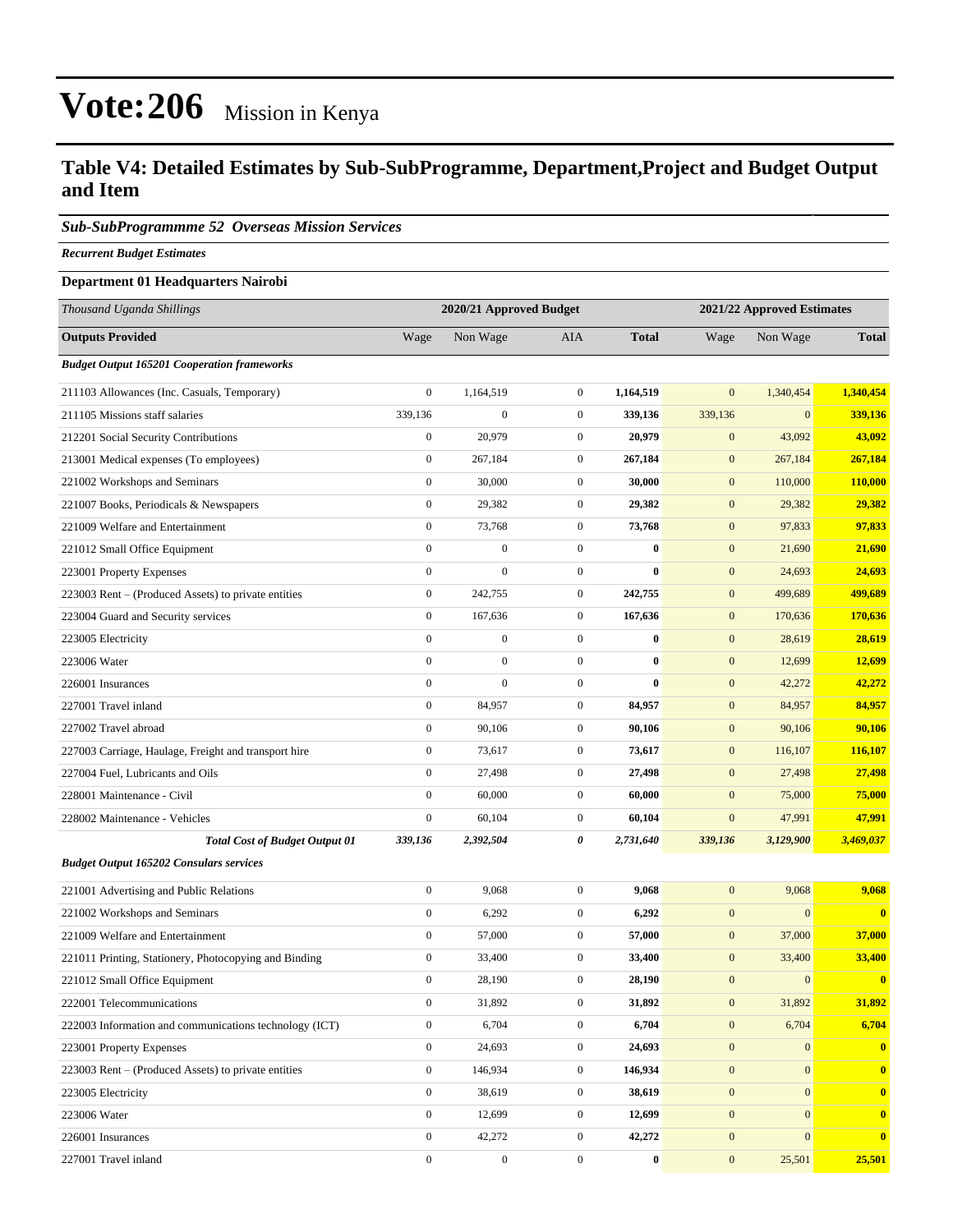| 227002 Travel abroad                                                          | $\boldsymbol{0}$       | $\mathbf{0}$            | $\overline{0}$   | $\bf{0}$     | $\mathbf{0}$            | 80,791                  | 80,791                |  |  |
|-------------------------------------------------------------------------------|------------------------|-------------------------|------------------|--------------|-------------------------|-------------------------|-----------------------|--|--|
| 228001 Maintenance - Civil                                                    | $\boldsymbol{0}$       | 15,000                  | $\boldsymbol{0}$ | 15,000       | $\mathbf{0}$            | $\overline{0}$          | $\bf{0}$              |  |  |
| <b>Total Cost of Budget Output 02</b>                                         | $\boldsymbol{\theta}$  | 452,763                 | 0                | 452,763      | $\boldsymbol{\theta}$   | 224,356                 | 224,356               |  |  |
| Budget Output 165204 Promotion of trade, tourism, education, and investment   |                        |                         |                  |              |                         |                         |                       |  |  |
| 211103 Allowances (Inc. Casuals, Temporary)                                   | $\mathbf{0}$           | 40,000                  | $\boldsymbol{0}$ | 40,000       | $\mathbf{0}$            | 443,000                 | 443,000               |  |  |
| 221001 Advertising and Public Relations                                       | $\mathbf{0}$           | 26,676                  | $\boldsymbol{0}$ | 26,676       | $\mathbf{0}$            | 36,676                  | 36,676                |  |  |
| 221002 Workshops and Seminars                                                 | $\boldsymbol{0}$       | 68,570                  | $\boldsymbol{0}$ | 68,570       | $\mathbf{0}$            | 268,570                 | 268,570               |  |  |
| 221007 Books, Periodicals & Newspapers                                        | $\mathbf{0}$           | 12,000                  | $\boldsymbol{0}$ | 12,000       | $\mathbf{0}$            | 22,000                  | 22,000                |  |  |
| 221009 Welfare and Entertainment                                              | $\boldsymbol{0}$       | 18,472                  | $\boldsymbol{0}$ | 18,472       | $\mathbf{0}$            | 48,472                  | 48,472                |  |  |
| 221011 Printing, Stationery, Photocopying and Binding                         | $\mathbf{0}$           | 4,480                   | $\boldsymbol{0}$ | 4,480        | $\mathbf{0}$            | 10,480                  | 10,480                |  |  |
| 221012 Small Office Equipment                                                 | $\theta$               | 3,500                   | $\boldsymbol{0}$ | 3,500        | $\mathbf{0}$            | $\overline{0}$          | $\bf{0}$              |  |  |
| 222001 Telecommunications                                                     | $\boldsymbol{0}$       | 4,200                   | $\boldsymbol{0}$ | 4,200        | $\mathbf{0}$            | 14,200                  | 14,200                |  |  |
| 222003 Information and communications technology (ICT)                        | $\boldsymbol{0}$       | 4,000                   | $\boldsymbol{0}$ | 4,000        | $\mathbf{0}$            | 24,000                  | 24,000                |  |  |
| 223004 Guard and Security services                                            | $\mathbf{0}$           | 3,000                   | $\boldsymbol{0}$ | 3,000        | $\mathbf{0}$            | $\overline{0}$          | $\bf{0}$              |  |  |
| 227001 Travel inland                                                          | $\mathbf{0}$           | 7,352                   | $\boldsymbol{0}$ | 7,352        | $\mathbf{0}$            | 56,352                  | 56,352                |  |  |
| 227002 Travel abroad                                                          | $\mathbf{0}$           | 12,180                  | $\boldsymbol{0}$ | 12,180       | $\mathbf{0}$            | 71,690                  | 71,690                |  |  |
| 227004 Fuel, Lubricants and Oils                                              | $\mathbf{0}$           | 4,560                   | $\boldsymbol{0}$ | 4,560        | $\mathbf{0}$            | 4,560                   | 4,560                 |  |  |
| <b>Total Cost of Budget Output 04</b>                                         | 0                      | 208,990                 | 0                | 208,990      | $\boldsymbol{\theta}$   | 1,000,000               | 1,000,000             |  |  |
| <b>Total Cost Of Outputs Provided</b>                                         | 339,136                | 3,054,256               | $\bf{0}$         | 3,393,393    | 339,136                 | 4,354,256               | 4,693,393             |  |  |
| <b>Arrears</b>                                                                | Wage                   | Non Wage                | AIA              | Total        | Wage                    | Non Wage                | <b>Total</b>          |  |  |
| <b>Budget Output 165299 Arrears</b>                                           |                        |                         |                  |              |                         |                         |                       |  |  |
| 321605 Domestic arrears (Budgeting)                                           | $\mathbf{0}$           | $\boldsymbol{0}$        | $\mathbf{0}$     | $\bf{0}$     | $\mathbf{0}$            | 72,492                  | 72,492                |  |  |
| <b>Total Cost of Budget Output 99</b>                                         | $\boldsymbol{\theta}$  | $\boldsymbol{\theta}$   | 0                | 0            | $\boldsymbol{\theta}$   | 72,492                  | 72,492                |  |  |
| <b>Total Cost Of Arrears</b>                                                  | $\bf{0}$               | $\bf{0}$                | 0                | $\bf{0}$     | $\bf{0}$                | 72,492                  | 72,492                |  |  |
| <b>Total Cost for Department 01</b>                                           | 339,136                | 3,054,256               | 0                | 3,393,393    | 339,136                 | 4,426,748               | 4,765,885             |  |  |
| <b>Total Excluding Arrears</b>                                                | 339,136                | 3,054,256               | $\boldsymbol{0}$ | 3,393,393    | 339,136                 | 4,354,256               | 4,693,393             |  |  |
| <b>Development Budget Estimates</b>                                           |                        |                         |                  |              |                         |                         |                       |  |  |
| Project 0892 Strengthening Mission in Kenya                                   |                        |                         |                  |              |                         |                         |                       |  |  |
| Thousand Uganda Shillings                                                     |                        | 2020/21 Approved Budget |                  |              |                         | 2021/22 Draft Estimates |                       |  |  |
|                                                                               | GoU Dev't External Fin |                         | AIA              |              | GoU Dev't External Fin  |                         |                       |  |  |
| <b>Capital Purchases</b>                                                      |                        |                         |                  | <b>Total</b> |                         |                         | Total                 |  |  |
| Budget Output 165276 Purchase of Office and ICT Equipment, including Software |                        |                         |                  |              |                         |                         |                       |  |  |
| 312202 Machinery and Equipment                                                | 33,000                 | $\boldsymbol{0}$        | $\boldsymbol{0}$ | 33,000       | $\mathbf{0}$            | $\vert 0 \vert$         | $\bf{0}$              |  |  |
| Total Cost Of Budget Output 165276                                            | 33,000                 | $\pmb{\theta}$          | 0                | 33,000       | $\boldsymbol{\theta}$   | 0                       | $\boldsymbol{\theta}$ |  |  |
| <b>Total Cost for Capital Purchases</b>                                       | 33,000                 | $\boldsymbol{0}$        | $\boldsymbol{0}$ | 33,000       | $\boldsymbol{0}$        | $\boldsymbol{0}$        | $\bf{0}$              |  |  |
| <b>Total Cost for Project: 0892</b>                                           | 33,000                 | $\boldsymbol{0}$        | $\mathbf{0}$     | 33,000       | $\boldsymbol{0}$        | $\overline{0}$          | $\bf{0}$              |  |  |
| <b>Total Excluding Arrears</b>                                                | 33,000                 | $\boldsymbol{0}$        | $\boldsymbol{0}$ | 33,000       | $\boldsymbol{0}$        | $\boldsymbol{0}$        | $\bf{0}$              |  |  |
| Project 1731 Retooling of Mission in Nairobi - Kenya                          |                        |                         |                  |              |                         |                         |                       |  |  |
| Thousand Uganda Shillings                                                     |                        | 2020/21 Approved Budget |                  |              | 2021/22 Draft Estimates |                         |                       |  |  |
| <b>Capital Purchases</b>                                                      | GoU Dev't External Fin |                         | <b>AIA</b>       | <b>Total</b> | GoU Dev't External Fin  |                         | <b>Total</b>          |  |  |
| Budget Output 165272 Government Buildings and Administrative Infrastructure   |                        |                         |                  |              |                         |                         |                       |  |  |
| 312101 Non-Residential Buildings                                              | $\boldsymbol{0}$       | $\boldsymbol{0}$        | $\boldsymbol{0}$ | $\bf{0}$     | 10,850,000              | $\vert 0 \vert$         | 10,850,000            |  |  |
| 312102 Residential Buildings                                                  | $\mathbf{0}$           | $\boldsymbol{0}$        | $\boldsymbol{0}$ | $\bf{0}$     | 350,850                 | 0                       | 350,850               |  |  |